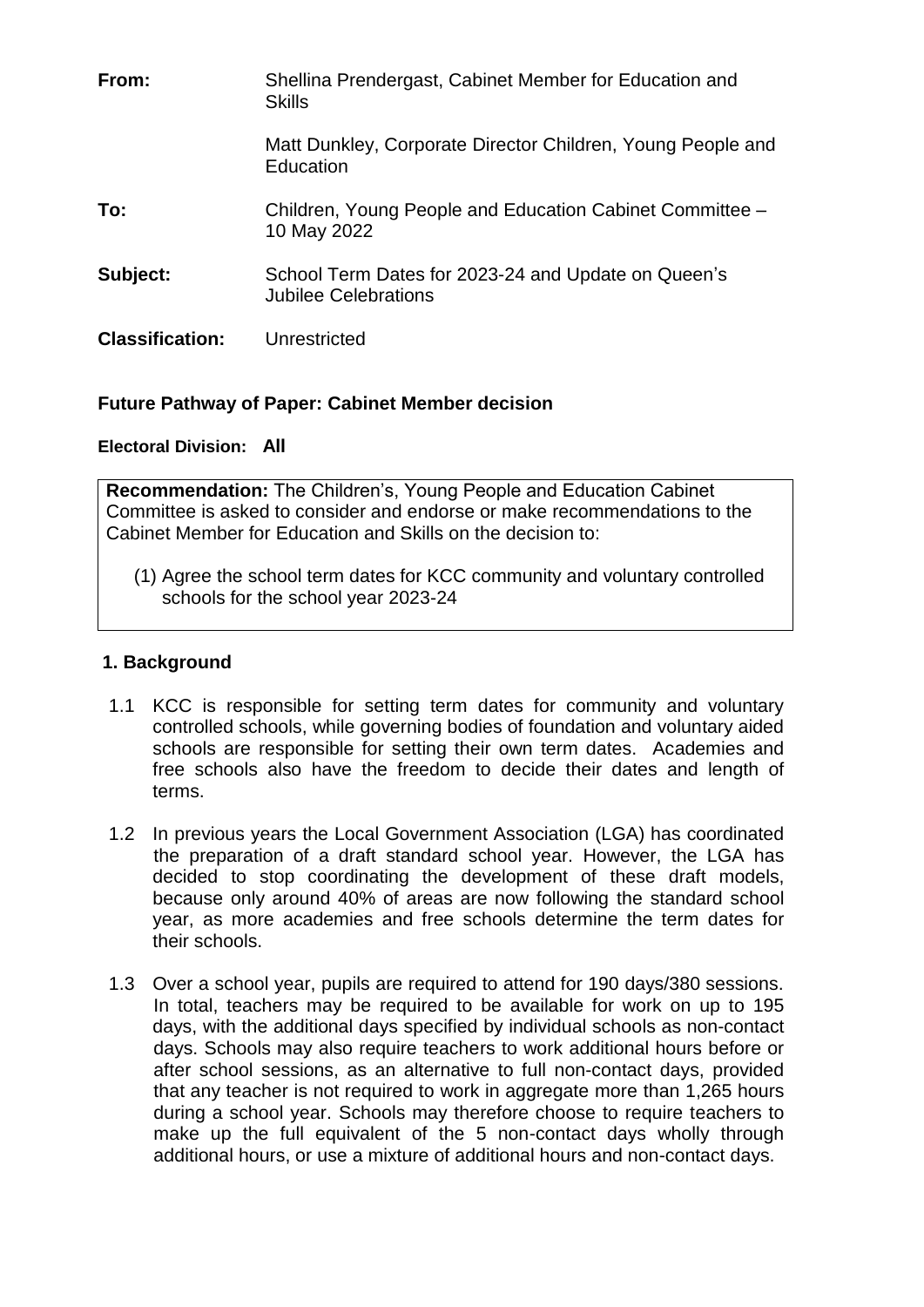1.4 In determining the proposed future school term dates, KCC carried out a full consultation on the proposed dates. The proposed dates are attached as appendix 1.

# **2. Consultation Process and Proposed Dates**

- 2.1 KCC consulted on the proposed term dates for the academic year 2023-24 from 8 March until 19 April 2022. The consultation was circulated to all schools via the e-bulletin and with other key stakeholders such as governors (including parent groups), the Diocesan bodies, trade unions and neighbouring local authorities. The general public was also encouraged to participate. Below is a link to the consultation and equality impact assessment: **[School Term Dates for 2023/24 | Let's talk Kent](https://letstalk.kent.gov.uk/schooltermdates23-24)**
- 2.2 The consultation webpage was visited 3.27k times and the documents downloaded 2.12k times. 163 responses were received with 83 respondents agreeing to the proposal, 68 disagreeing, 3 undecided and 9 not leaving a comment.
- 2.3 Of the responses received to the proposed term dates for 2023-24, which consisted of 87 parents, 7 carers,; 9 Headteachers (including Head of School and a Deputy Head); 18 teachers; 17 school governors; 2 early years settings;1 other Local Authority; 22 other (inc grandparents and charities).
- 2.4 The majority of respondents, 83 out of 163, supported the proposed term dates for 2023-24, while 68 respondents opposed the dates.
- 2.5 Of the 83 respondents who supported the proposed dates, these included 39 parents,14 Headteachers and teachers, 12 school governors; 6 carers; 2 grandparents; 1 other Local Authority; 1 charity and 8 other interested parties.
- 2.6 Of the 68 respondents, who opposed the proposed dates, 42 parents and carers, 15 Headteachers, teachers and support staff, 5 school governors, 2 Early years settings, 4 other interested parties.
- 2.7 The majority of respondents (16) opposing the proposed dates were concerned about the start date of term 1 beginning on Friday 1<sup>st</sup> September 2023. The LGA recommendation is that schools should return as close to the  $1<sup>st</sup>$  September as possible. As the majority of respondents agreed the term dates the proposed dates will remain unchanged.
- 2.8 10 respondents requested shorter summer breaks and longer half terms but no overall agreement as to which ones should be extended. Analysis from the consultation showed that there was no clear agreement on which school breaks to extend.
- 2.9 10 respondents felt that Term 2 ended too soon (15 December 2023). As the majority of respondents agreed the term dates the proposed dates will remain unchanged.
- 2.10 7 respondents requested a two-week break in October 2023. As most respondents agreed with the proposed dates this will remain unchanged.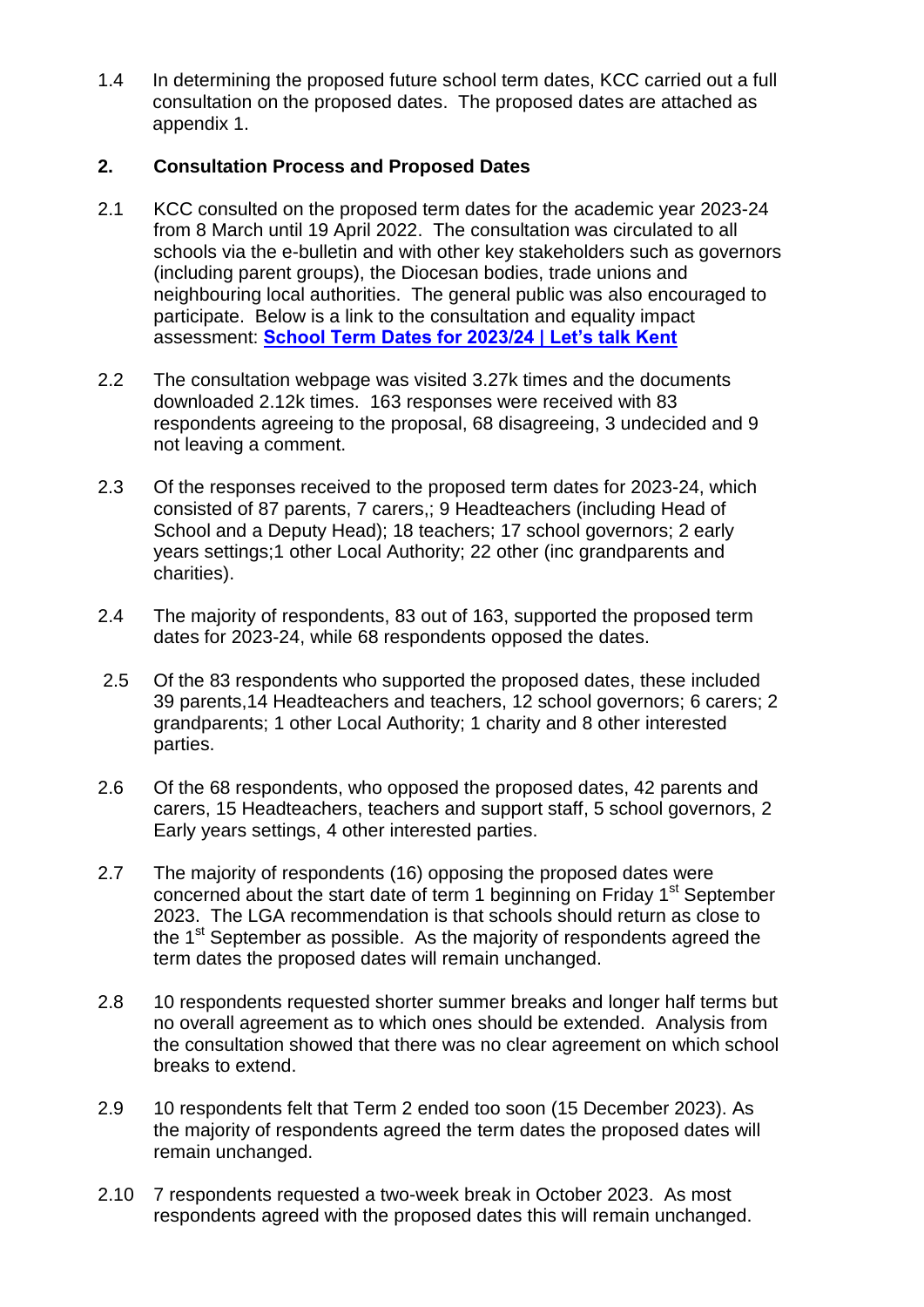- 2.11 6 respondents felt that 7 week terms were too long**,** however, as most respondents agreed with the proposed dates this will remain unchanged.
- 2.12 The remaining responses varied in reasons ranging from: pupils had too many school holidays and the summer break being too short.
- 2.13 Responses were consistent across all respondent types based on their answers to the equality and diversity questions. There were no differences of note between how different people responded about the proposed school terms dates.
- 2.10 Consequently, as the majority of respondents agreed with the proposed dates in 2023-24, Members are asked to agree the recommendation set out below.

### **3. Equalities Impact Assessment**

3.1 The EqIA has been reviewed again following the consultation and no updates were required **[School Term Dates for 2023/24 | Let's talk Kent](https://letstalk.kent.gov.uk/schooltermdates23-24)**

#### **4. Financial Implications**

4.1 There are no direct cost implications arising from the decision on the school calendar. However, if individual foundation, voluntary aided schools, academies or free schools determine a different pattern of term dates, they may incur additional costs in relation to home to school transport, as the authority passes any additional costs on to the schools concerned.

#### **5. Legal implication**

5.1 if we do not determine the term dates, the LA will not be meeting its statutory obligation.

### **. Recommendation(s)**

### **Recommendation:**

6.1 The Children's, Young People and Education Cabinet Committee is asked to consider and endorse or make recommendations to the Cabinet Member for Education and Skills on the decision to:

(1) Agree the school term dates for KCC community and voluntary controlled schools for the school year 2023-24.

#### **Background Documents**

KCC Consultation – School Term dates 2023-24 and Equality Impact Assessment

**[School Term Dates for 2023/24 | Let's talk Kent](https://letstalk.kent.gov.uk/schooltermdates23-24)**